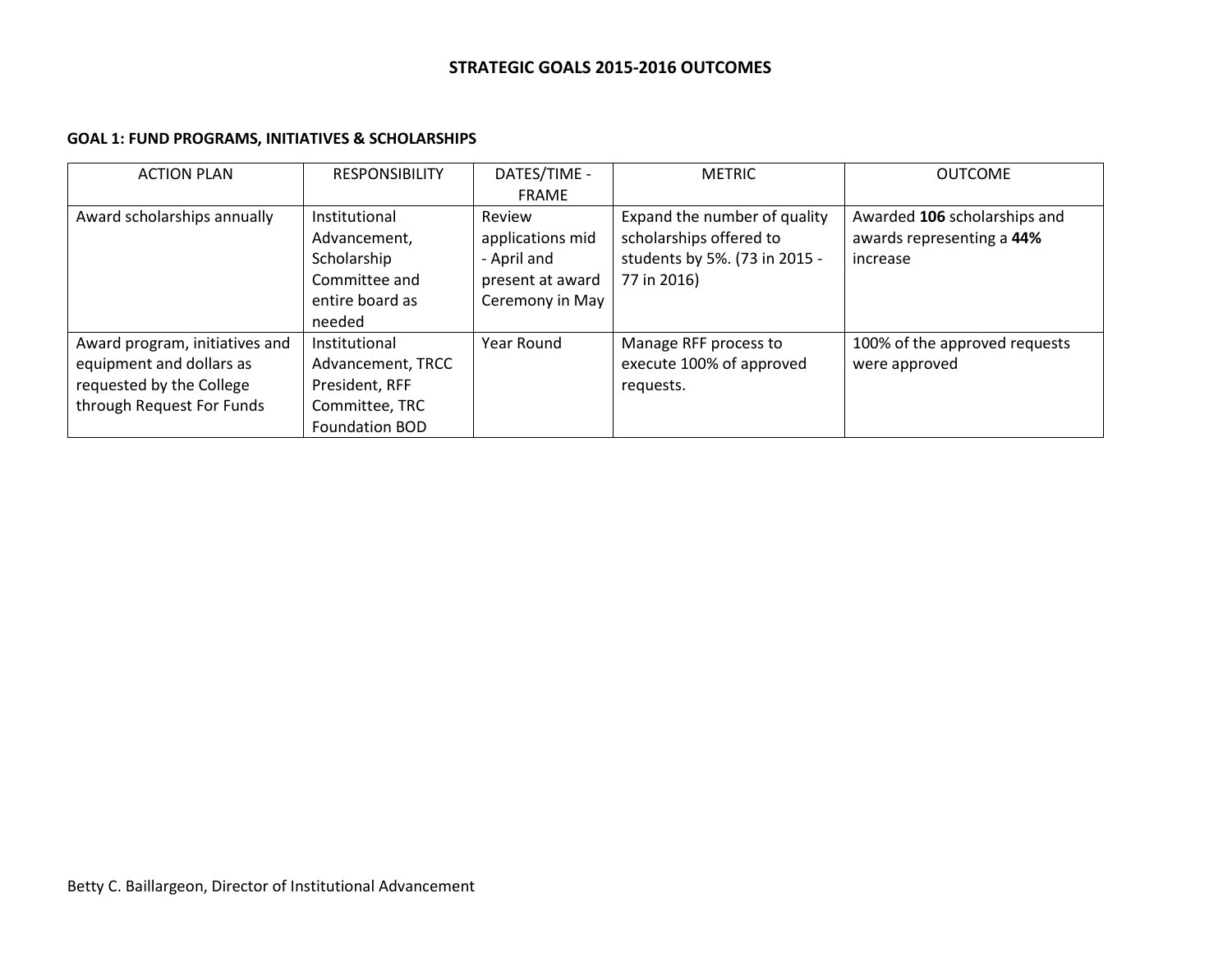## **GOAL 2: RAISE FUNDS TO SUPPORT ANNUAL BUDGET**

| <b>ACTION PLAN</b>         | <b>RESPONSIBILITY</b>    | <b>DATES/TIME -</b>  | <b>METRIC</b>                  | <b>OUTCOME</b>                     |
|----------------------------|--------------------------|----------------------|--------------------------------|------------------------------------|
|                            |                          | <b>FRAME</b>         |                                |                                    |
| Solicit support from each  | <b>Entire Foundation</b> | Year Round           | 100% in all areas indicated in | 100% participation in giving, all  |
| board member in            | Board                    |                      | action plan.                   | Foundation events were supported   |
| participating at board     |                          |                      |                                | by board members as well as TRCC   |
| meetings, attending        |                          |                      |                                | events.                            |
| events and giving          |                          |                      |                                |                                    |
| Pursue one target          | Institutional            | Year Round           | Secure new funding with a      | Secured \$155,000 from 5           |
| company/foundation of      | Advancement, Entire      |                      | minimum \$30,000 gift.         | foundations/individuals            |
| choice as corporate        | <b>Foundation Board</b>  |                      |                                | representing a 417% increase       |
| prospect.                  |                          |                      |                                |                                    |
| Increase Annual Appeal     | Institutional            | Year Round (targeted | Increase individual givers by  | $FLAT - did not distribute a June$ |
| through mail campaign,     | Advancement              | mail dates,          | 10% (183 in 2015 - 219 in      | newsletter/solicitation - minus 1  |
| face-to-face solicitations |                          | September,           | 2016)                          | staff.                             |
|                            |                          | November, June)      |                                |                                    |
| <b>Golf Tournament</b>     | Institutional            | September each year  | To maintain participation      | Increased net by 22% (\$32,313 in  |
|                            | Advancement/Golf         |                      | among area key stakeholders.   | 2015)                              |
|                            | Committee/Foundation     |                      | Increase net by 10% (\$26,518  |                                    |
|                            | Board                    |                      | in 2014 - \$29,169 in 2015)    |                                    |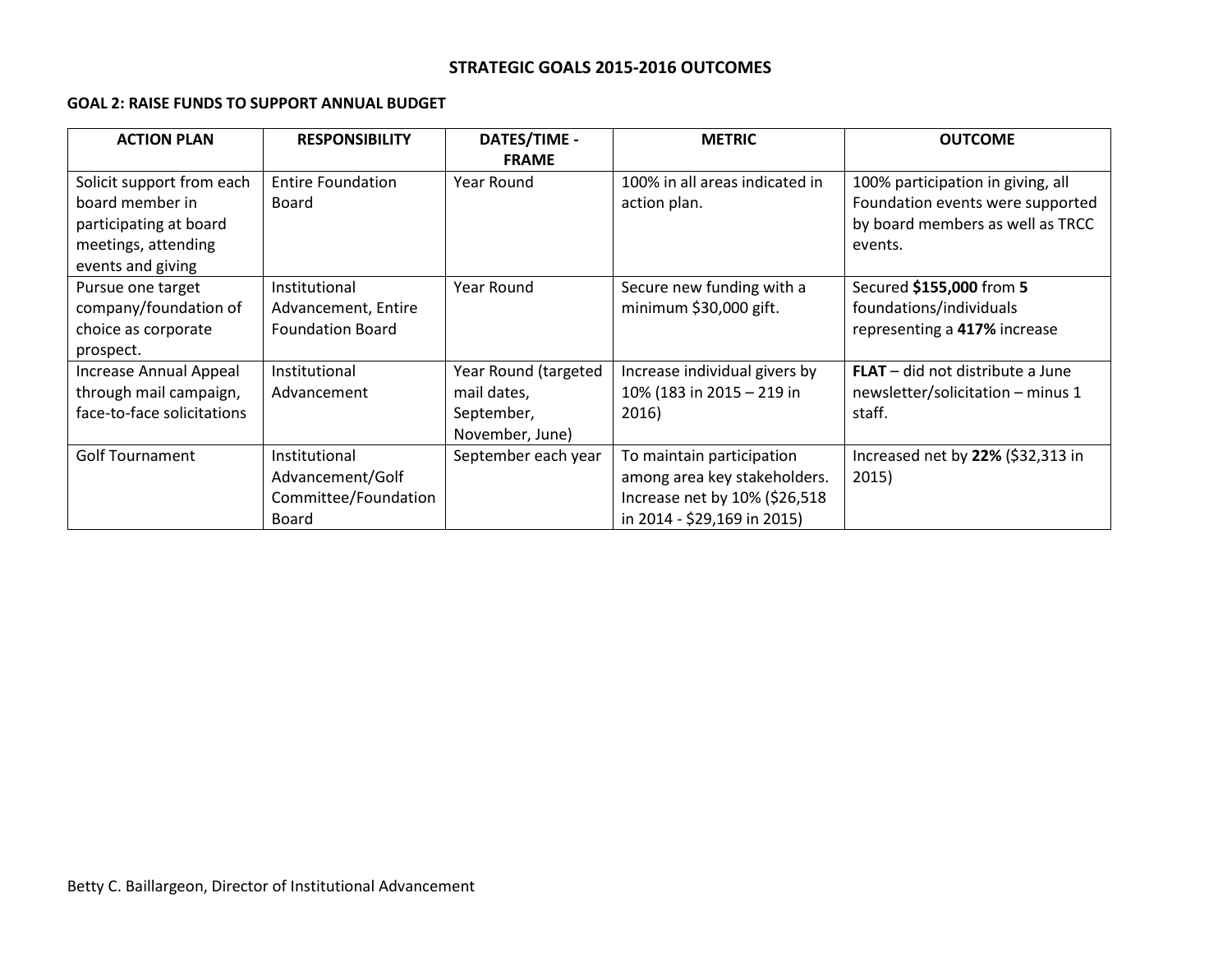## **GOAL 3: GROW BOARD PARTICIPATION AND BUILD COMMUNITY AWARENESS**

| <b>ACTION PLAN</b>                                                                                                                                                                                                                                   | <b>RESPONSIBILITY</b>                                                      | <b>KEY DATES/ACTION</b>                                                                                                                                     | <b>METRIC</b>                                                                                                                                                                                                           | <b>OUTCOME</b>                                                                                                            |
|------------------------------------------------------------------------------------------------------------------------------------------------------------------------------------------------------------------------------------------------------|----------------------------------------------------------------------------|-------------------------------------------------------------------------------------------------------------------------------------------------------------|-------------------------------------------------------------------------------------------------------------------------------------------------------------------------------------------------------------------------|---------------------------------------------------------------------------------------------------------------------------|
|                                                                                                                                                                                                                                                      |                                                                            | <b>STEPS</b>                                                                                                                                                |                                                                                                                                                                                                                         |                                                                                                                           |
| Ensure that each board member<br>serves on a committee of interest<br>and that they add value to overall<br>planning and goals of the<br>foundation throughout the year                                                                              | Institutional<br>Advancement/Entire<br><b>Foundation Board</b>             | <b>Year Round</b>                                                                                                                                           | No less than 75% attendance<br>at entire-board and<br>committee meetings                                                                                                                                                | Quorum at all meetings                                                                                                    |
| Increase Board's financial<br>participation to the programs that<br>they sponsor                                                                                                                                                                     | Institutional<br>Advancement/Entire<br><b>Foundation Board</b>             | Year Round                                                                                                                                                  | Each board member to<br>contribute time or a<br>personal/corporate gift to one<br>or more fund raising activity.                                                                                                        | 100% participation                                                                                                        |
| Keep the nomination committee<br>active by soliciting new talent,<br>identifying nominations, reviewing<br>nominations and evaluating board<br>member term limits. Fill expired<br>board member seats and develop<br>board member term list by year. | Institutional<br>Advancement,<br>Nomination and<br><b>Foundation Board</b> | <b>Appoint Nominating</b><br>committee by April,<br>Submit slate of<br>members by May<br>board meeting to<br>replace expiring or<br>those stepping<br>down. | Identify new potential<br>candidates per year and/or<br>maintain current membership.                                                                                                                                    | Added 5 new board<br>members that better<br>represent the community<br>/TRCC                                              |
| Plan board member attendance at<br>key College events that benefit<br>promoting the work of the TRC<br>Foundation                                                                                                                                    | Institutional<br>Advancement/Entire<br><b>Board</b>                        | Develop calendar<br>and college events.                                                                                                                     | Board representation at<br>Convocation,<br>Commencement, Legislative<br>Breakfast, Golf, Annual<br>Breakfast, etc., to serve as a<br>speaker or participate in ways<br>that promote the Foundation<br>in the community. | 100% participation by 1<br>or more board members<br>at key TRCC events.                                                   |
| Work in collaboration with the<br>College community to produce<br>appropriate events through the<br>Booker DeVaughn Lecture Series                                                                                                                   | Institutional<br>Advancement and<br>Lecture Committee                      | Annually - Bi-<br>Annually<br>November/April                                                                                                                | Coordinate 1-2 events per<br>calendar year.                                                                                                                                                                             | 2 events were held<br>through the Booker<br>DeVaughn Lecture Series.<br>"Freeway" Rick Ross and<br>Professor Maria Tatar. |